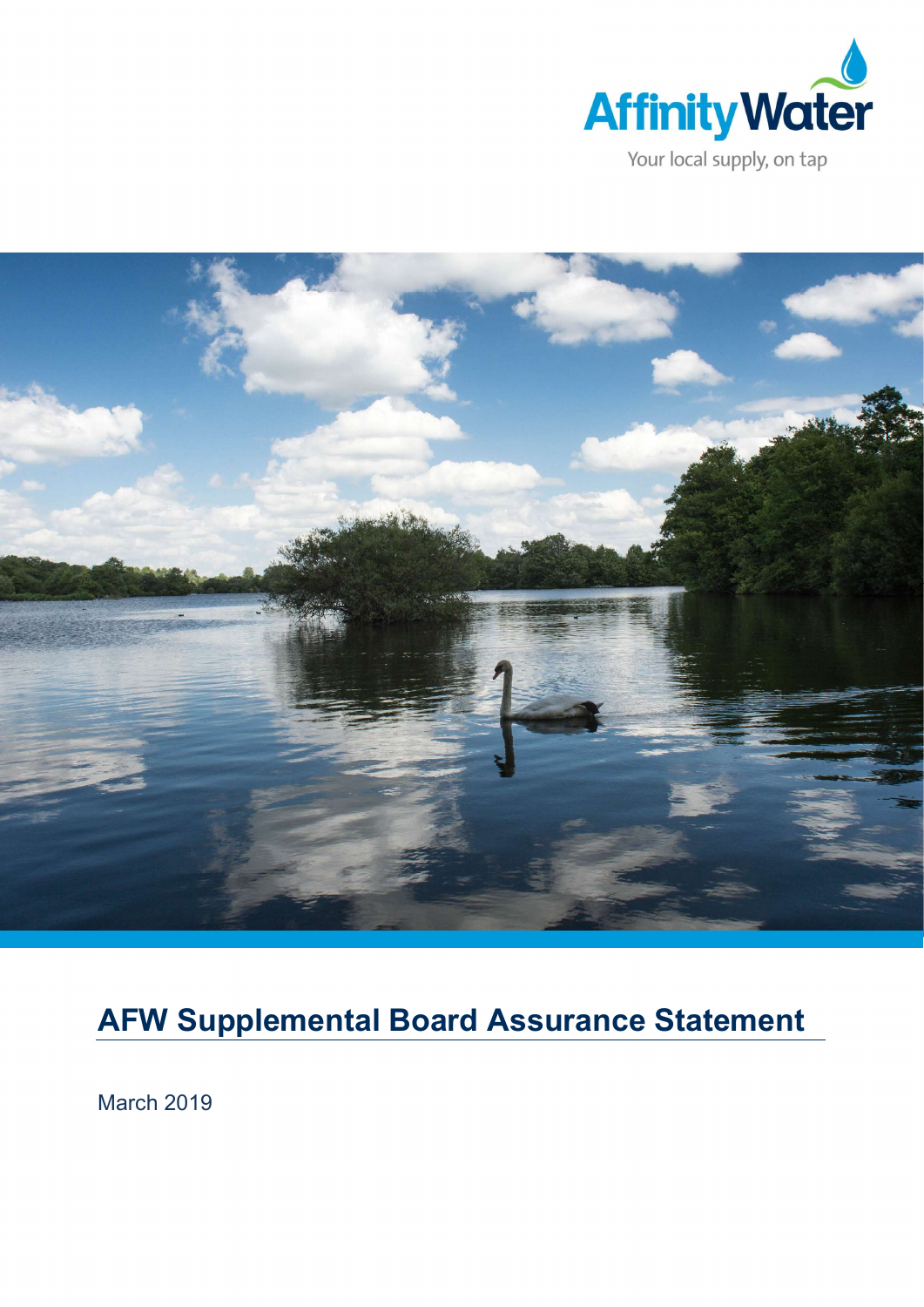

## SUPPLEMENTAL BOARD ASSURANCE STATEMENT

#### 1. INTRODUCTION

- 1.1 As a Board, we are very disappointed that our PR19 Business Plan ("September Plan") has been classified by Ofwat in its Initial Assessment of Plans ("IAP") as requiring significant scrutiny. We have taken steps to appraise ourselves of where, as a business, we have fallen short in meeting Ofwat's expectations and to seek to ensure that our September Plan (as updated by this submission) (our "Revised Plan") provides the evidence and assurance that our plans for AMP7 are of high quality, robust, supported by customers and are stretching and deliverable.
- 1.2 We remain committed to ensuring our AMP7 Business Plan delivers for customers and the environment for the period 2020 to 2025 and in the longer term. We have been ambitious in addressing the issues identified by Ofwat in its IAP and welcome Ofwat's commitment to consider whether, in light of the changes to our September Plan reflected in our Revised Plan. it remains appropriate to allocate lower cost sharing rates as a 'significant scrutiny' company.
- 1.3 We have led and overseen the preparation of our Revised Plan, in particular by:
	- making ourselves even more visibly accountable to the communities we serve by increasing the number of our performance commitments from 19 to 28;
	- stretching ourselves further through our performance commitments, including on leakage where we have increased our reduction target from 15% to 18.5% (equivalent to a 30 Ml/d reduction over AMP7);
	- developing additional bespoke performance commitments dedicated to: (a) the longer-term provision of resilience in our supply area; (b) the sustainability of asset health; and (c) supporting the resilience of our service for customers in vulnerable circumstances;
	- responding to Ofwat's cost efficiency challenge which brings us to upper quartile on cost and reducing our retail cost to serve from 22% to 5%;
	- reducing the average household bill (before inflation) by 1.6% in AMP7 and planning to reduce it by a further 2% in AMP8;
	- widening the RoRE range to +0.33% and -2.61%;
	- ensuring our Revised Plan continues to align with our revised draft Water Resources Management Plan (rdWRMP) published for consultation on 1 March 2019; and
	- re-confirming our intention to reduce the gearing of Affinity Water Limited to 75% in AMP7 and our ambition to reduce gearing to an actual reported level of 70% in the same period.
- 1.4 In this Supplemental Board Assurance Statement, we provide:
	- details of how we, as a Board, have led the development of our Revised Plan and its assurance;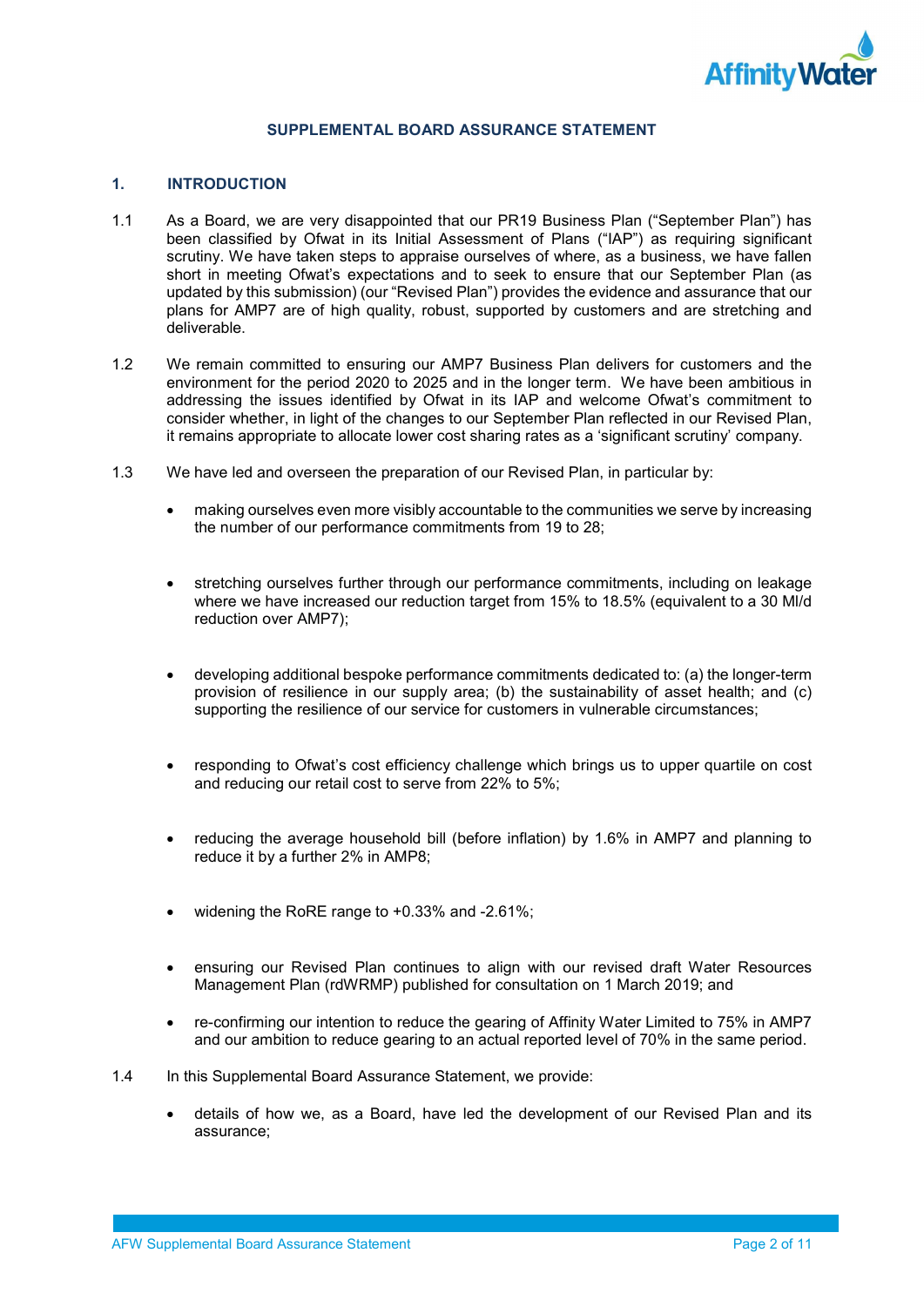

- the assurance requested by Ofwat with respect to the robustness of our large investment proposals (action reference AFW.CA.A1);
- assurance of other matters where we have fallen short of Ofwat's expectations; and
- an update on a number of matters relating to board leadership, governance and transparency.

## 2. LEADING THE DEVELOPMENT OF THE REVISED PLAN AND ITS ASSURANCE

- 2.1 We are, and have been, fully engaged in the design, development and preparation of our Revised Plan. We own the strategy and have provided strategic direction to management on their responses to the actions required by Ofwat. We have supplemented our regular meetings with a number of PR19-specific Board meetings to support our oversight, scrutiny and challenge of our Revised Plan.
- 2.2 We have re-visited the assurance we provided in respect of our September Plan and considered the changes within our Revised Plan and any implications they may have for the assurance provided.
- 2.3 As a Board, we have:
	- reviewed the findings of an external review into data quality;
	- scrutinised and informed the scope of the assurance programme for our Revised Plan and approved the appointment of PricewaterhouseCoopers LLP and Atkins Limited to provide strategic and technical assurance as well as assurance of our data tables and commentaries;
	- reviewed, challenged and approved the methodology for assuring the accuracy and quality of our data tables and commentaries;
	- reviewed third party assurance reports on the data tables and commentaries provided by PricewaterhouseCoopers LLP, Atkins Limited and ChandlerKBS and KPMG with respect to the accuracy of our financial model; and
	- met with the Chair of our Customer Challenge Group to discuss the findings of its assurance of relevant aspects of our Revised Plan.
- 2.4 Since publication of the IAP, we have met formally and informally as a Board on a number of occasions specifically to discuss and set the strategy for and to oversee the development of our Revised Plan.
- 2.5 We will continue, as a Board, to provide leadership and oversight of the further work we are undertaking and further submissions in respect of our AMP7 Business Plan, and are committed to overseeing and monitoring the delivery of our Revised Plan.

# 3. ROBUSTNESS OF LARGE INVESTMENT PROPOSALS

- 3.1 In our September Board Assurance Statement we provided assurance that:
	- we had reviewed expenditure forecasts included in the September Plan to satisfy ourselves that they were robust, reliable and efficient, taking account of benchmarked cost data. In this regard, we took into account the Atkins Limited PR19 Assurance Report;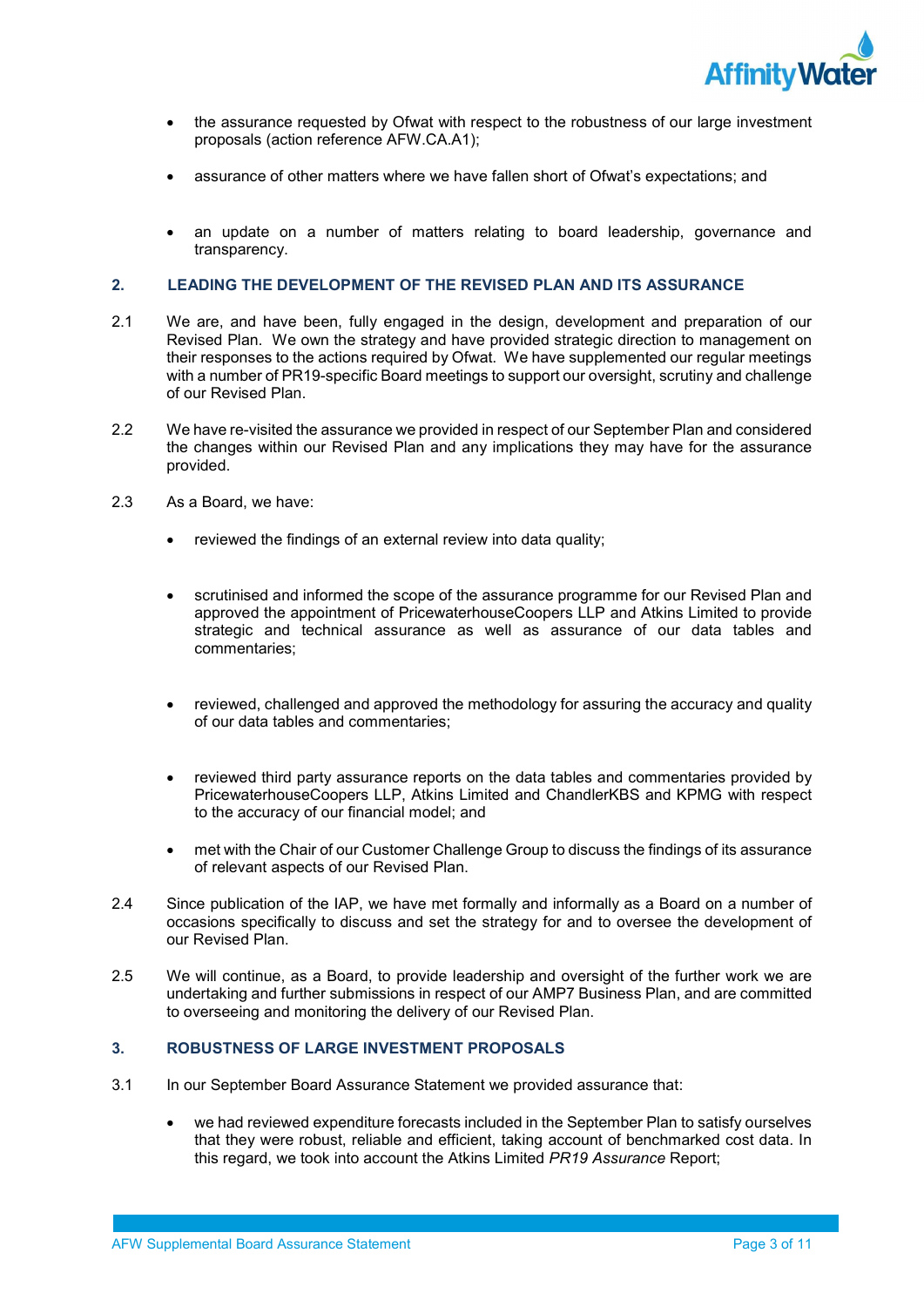

- we had challenged management about their plans to achieve the operating and capital cost efficiencies within the September Plan so that we were assured they were both stretching and deliverable;
- we had reviewed how the wholesale investment programme had been developed and the process by which options were assessed;
- we had reviewed the scope and deliverability of the investment programme and, where uncertainties in scope or cost had been identified by our assurance providers, we had satisfied ourselves that those risks and uncertainties were appropriate and that the relevant investment remained the best one for customers; and
- our September Plan was aligned with the revised draft Water Resources Management Plan we were preparing and that we did not envisage there would be any change to the investment programme included in the Business Plan for AMP7.
- 3.2 The Atkins Limited PR19 Assurance Report classified a number of our large AMP7 investment areas 'amber', highlighting uncertainties with respect to these investment areas. Since our September Plan, further work has been undertaken by management on the business cases for these investment areas and for the Supply 2040 scheme. We asked Atkins Limited to revisit these seven investment areas and the Supply 2040 scheme, in particular to provide assurance with respect to:
	- their technical suitability;
	- the robustness of the challenge and decision-making process;
	- their consistency with proposed Performance Commitments; and
	- confirming that uncertainties either in relation to the quantum of activities or the costs were not material.
- 3.3 Atkins Limited has prepared a further assurance report which re-classifies each of the seven 'Amber' investment areas and the Supply 2040 programme 'Green'. The 'Green' classification indicates that these investment areas have clear drivers and that optioneering and costs are underpinned by an appropriate evidence base.
- 3.4 We recognise that investments driven by our Water Resources Management Plan form a substantial part of our AMP7 enhancement programme. We therefore established a Water Resources Management Plan Committee, chaired by Tony Cocker, to provide oversight and scrutiny of the preparation of our revised draft WRMP, to ensure it represents the most cost effective and sustainable long-term solution and meets legal requirements and relevant guidelines. As part of its duties, the Committee reviewed:
	- technical assurance from Atkins Limited with respect to preparation of our rdWRMP and its adherence to the Water Resources Planning Guidelines and the Water Resources Management Plan (England) Direction 2017;
	- reviewed technical assurance from Ricardo Energy & Environment of our Strategic Environmental Assessment ("SEA"), Habitats Regulations Assessment ("HRA") and Water Framework Directive Assessment; and
	- legal assurance, with specific reference to the requirements of the SEA and HRA.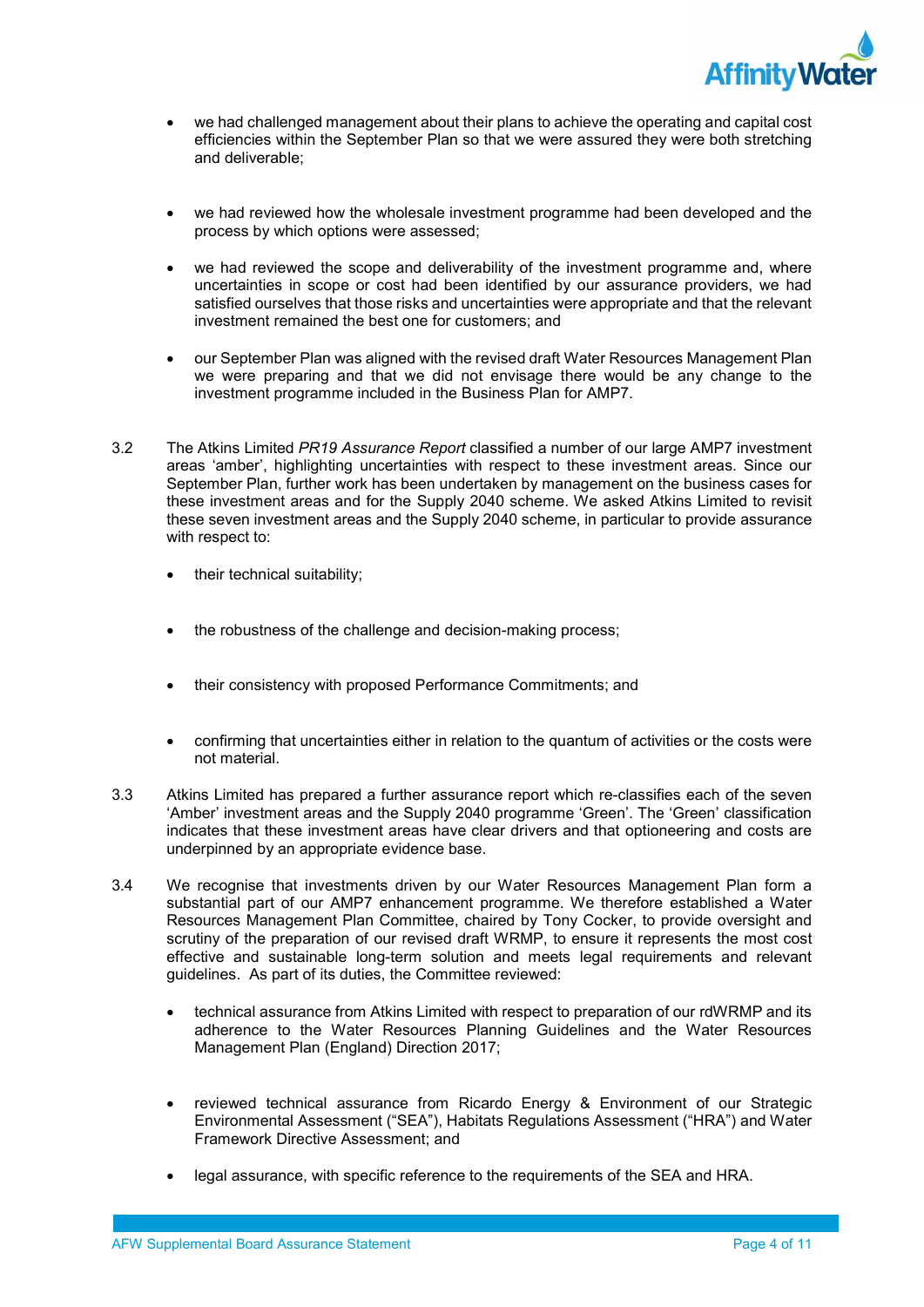

3.5 The Committee provided the following assurance in Chapter 8 of the revised draft Water Resources Management Plan:

> "We have reviewed this rdWRMP and the assurance reports provided by Atkins Limited and Ricardo Energy & Environment and comments and views provided by Counsel following legal review.

> We are satisfied that the rdWRMP represents the most cost effective and sustainable longterm solution for managing and developing water resources so as to be able, and continue to be able, to meet the Company's water supply obligations under Part III of the Water Industry Act.

> We are further satisfied that our rdWRMP takes account of all statutory drinking water quality obligations, and that it includes plans to meet our statutory obligations in this respect in full. We approve the rdWRMP on behalf of the Board."

3.6 Taking all of these matters into account, we can provide assurance that our large investment proposals for AMP7 are robust and deliverable, that a proper assessment of options has taken place, and that the option proposed is the best one for customers.

## 4. DATA QUALITY

- 4.1 We acknowledge that the data forming part of our September Plan fell significantly short of Ofwat's expectations for consistency and accuracy, including the allocation of costs between business units, information on corporation tax, and the assurance and commentaries provided. As a 'prescribed' company under the Company Monitoring Framework, we are committed to making the improvements necessary to restore Ofwat's confidence and our ambition is to become a 'self-assured' company. We have appraised ourselves of the risks and weaknesses identified in our revised Risks, Strengths and Weaknesses statement and endorsed the actions to address those risks and weaknesses set out in our Final Assurance Plan 2018/19.
- 4.2 We have carried out a thorough review to understand why the above approach did not operate as effectively as it should have done and the changes needed to remedy this. The review identified that we needed to:
	- enhance our control environment, in particular by enforcing single sources of data and strengthening our lock down and change control processes;
	- improve understanding of how data informs our business planning processes and how data inter-relates; and
	- improve our overall framework for data governance and adherence to regulatory reporting guidelines.
- 4.3 We are committed to taking the necessary steps to implement these improvements and our Audit Committee will oversee this work. For our Revised Plan, we have strengthened the assurance of our data and commentaries by reinforcing the "three lines of defence" approach, strengthening our processes for change control and providing further advice, guidance and support to those responsible for providing data and preparing commentaries.
- 4.4 Pricewaterhouse Coopers LLP and Atkins Limited have provided assurance of the data tables and commentaries for our Revised Plan. KPMG have reviewed our internal financial model to correct errors identified from the September Plan and provide assurance of its consistency with the Ofwat model. KPMG also undertook technical assurance of financial ratios, pay as you go and RCV run-off rates and their supporting explanations.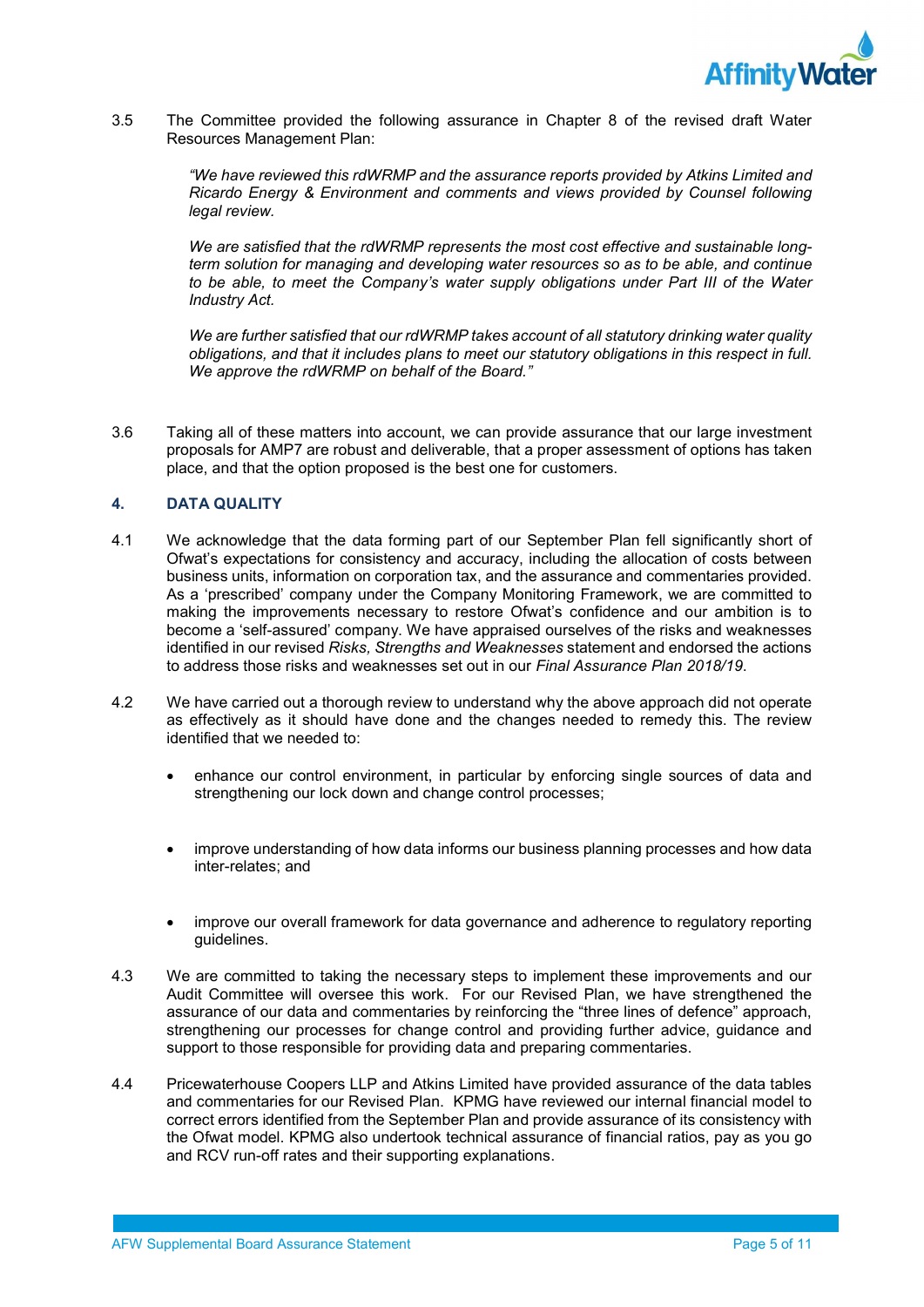

 4.5 Subject to any limitations identified in the data table commentaries and third-party assurance reports, we are satisfied as to the accuracy, completeness and quality of the data, estimates and forecasts provided in the Revised Plan.

## 5. CUSTOMER CHALLENGE GROUP

- 5.1 We greatly value the work undertaken by our Customer Challenge Group in challenging the quality of our customer engagement for our September Plan. We recognise that the timetable envisaged for some of our engagement activities supporting the September Plan was not met and became compressed, causing significant time pressures for and a draw on the resources of the CCG. We fully accept the criticisms made by the CCG in its report in this regard.
- 5.2 For our September Plan, we engaged extensively with our CCG to obtain feedback on the quality of our customer engagement and to seek assurance that the outcome from that engagement had informed our plan. The CCG confirmed this was the case.
- 5.3 We were pleased that for our September Plan the CCG assessed 15 of its 18 test areas for engagement on our Business Plan 'Green'. While disappointed that our customer engagement did not fully meet the CCG's tests for effective customer engagement on long term risks, the performance commitment framework as a whole and resilience, we fully accept the shortcomings identified.
- 5.4 For our Revised Plan, our CCG has provided assurance that we have effectively engaged with customers on:
	- the affordability and acceptability of our proposed bill profile for the 2020 to 2025 period; and
	- long-term bill profiles for the 2025-30 period and customer support for each of the profiles tested.
- 5.5 In addition, the CCG has reviewed our response to fourteen other actions which relate to our performance commitments and customers in vulnerable circumstances and provided assurance in its report that our approach is appropriate.
- 5.6 We take this opportunity to thank the CCG and its chair, Teresa Perchard, for the further work done in reviewing the work we have undertaken (and are continuing to take) with respect to customer engagement on our AMP7 Business Plan.

## 6. AFFORDABILITY AND VULNERABILITY

- 6.1 In our Board Assurance Statement we provided assurance that we were satisfied from research that the small increase proposed in average bills over AMP7 would represent a declining share of our customers' projected disposable income (allowing for housing costs) over that period.
- 6.2 For our Revised Plan, we are proposing a 1.6% reduction in clean water bills (before inflation) across AMP7, with a reduction in each year and an anticipated further 2.0% reduction in clean water bills (before inflation) in AMP8.
- 6.3 We have considered the further consultation undertaken with customers on these final bill profiles, noting high levels of acceptability and affordability. We note that we will be undertaking further quantitative and qualitative research during May and June 2019. On the basis of the consultation undertaken to date we provide assurance that our final bill profiles for AMP7 and AMP8 are supported by customers.
- 6.4 In our Board Assurance Statement we also provided assurance that our September Plan included appropriate assistance measures for those struggling, or at risk of struggling, to pay their bills. Our plans to increase the reach of our social tariff to a further 25,000 customers have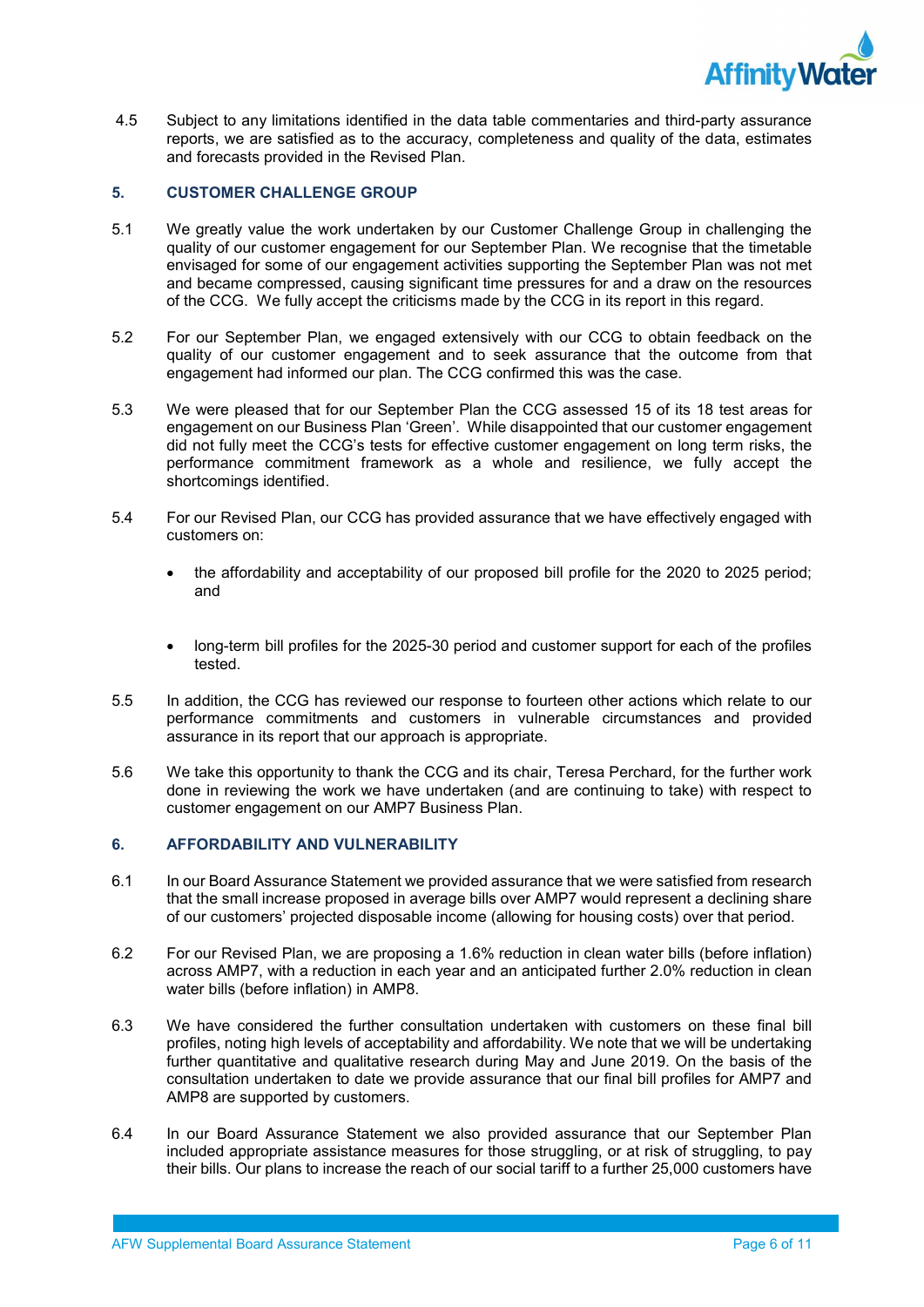

now been tested with customers and we have provided evidence of their support for increasing the current level of cross subsidy from £3.00 to £4.50 per customer, per annum.

6.5 Our Revised Plan includes a further performance commitment to secure and maintain accreditation to BSI 18477 for Inclusive Services and confirms our commitment to increase the number of customers on our priority services register to 7.22% of total customers by the end of AMP7.

## 7. ACCOUNTING FOR PAST DELIVERY

- 7.1 We continue to monitor closely our performance against the challenging performance commitments we set ourselves for AMP6, which include some of the biggest reductions in leakage, demand and water abstraction of any company in the industry. In our September Board Assurance Statement, we acknowledged that:
	- our performance on supply interruptions greater than 12 hours had fallen short of the commitment we made in the first three years of AMP6 and that we were continuing to challenge and monitor the robustness of management's plans to meet this performance commitment for the remainder of AMP6; and
	- we had continued to rank in the lower quartile for performance against the Service Incentive Mechanism.
- 7.2 We confirmed that we would continue to monitor the progress of the business in meeting all our performance commitments and our legal and regulatory obligations, and would oversee and challenge management's plans to achieve them.
- 7.3 In October 2018, we considered the risks to achieving the 2018/19 performance commitments for leakage reduction and per capita consumption. We noted that performance during the Spring of 2018 had been satisfactory but that recorded leakage rose substantially over the hot summer but had not declined as expected as we moved into late summer and early autumn. We scrutinised and endorsed management's plans to secure and deploy additional resources to detect more leaks and repair those leaks more quickly to meet the performance commitment for leakage reduction. We have since monitored performance against these plans on a monthly basis.
- 7.4 During January 2019, it became apparent that, notwithstanding the measures taken under the action plan we would not meet our leakage reduction performance commitment for 2018/19. Our CEO, Pauline Walsh, informed Ofwat's CEO, Rachel Fletcher, of this on 28 January 2019 and outlined the actions we had taken and are continuing to take to be in the best position we can at the end of 2018/19 to achieve our performance commitment for 2019/20.
- 7.5 We remain acutely conscious of the public focus on industry performance and we understand the importance of meeting leakage reduction and per capita consumption performance commitments in this context. We remain fully committed to maintaining our track record of delivery this AMP and plan to achieve our overall targeted reductions in leakage and per capita consumption by March 2020.

#### 8. RESILIENCE

- 8.1 We confirm our commitment by 22 August 2019 to prepare and provide an action plan to develop and implement a systems-based approach to resilience in the round to ensure we can demonstrate in the future an integrated resilience framework that underpins our operations and future plans, showing the connections between risks to resilience, planned mitigations, our package of outcomes and our corporate governance framework.
- 8.2 Our Revised Plan includes common and bespoke performance commitments associated with operational resilience which are clearly defined, demanding for AMP7 and the long term, and which are supported by the right incentives. We have ensured that there is a clear link to our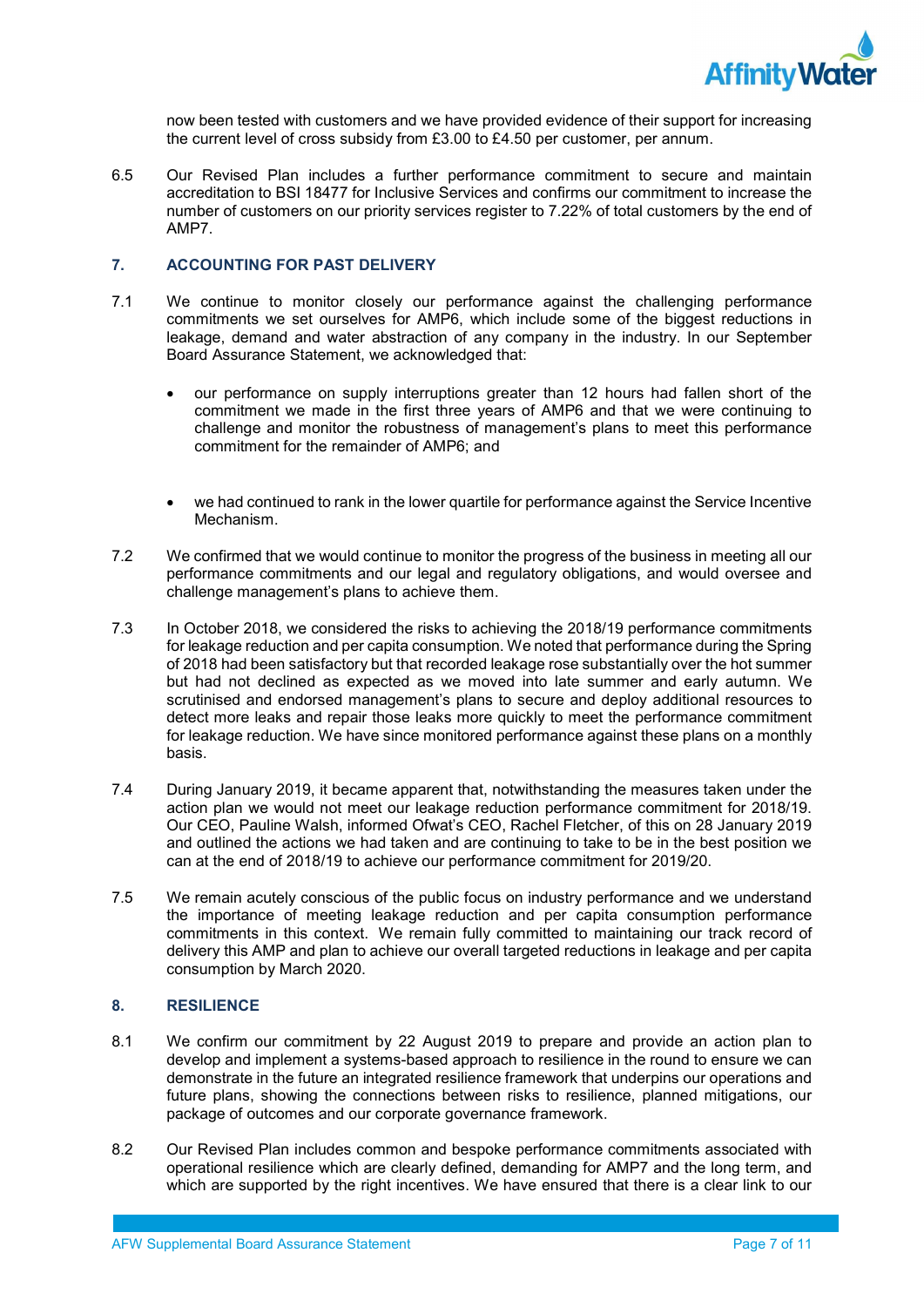

long term risks, as well as our near term operational risks around the performance of our network and our increasing dependency on cyber and digital technology.

#### 9. GEARING

- 9.1 We re-confirm our intent and the intent of our shareholders to reduce the gearing of Affinity Water Limited to 75% in AMP7 and our ambition to reduce gearing to an actual reported level of 70% in the same period. In our September Plan, we reported that our shareholders were minded to modify the capital structure of the Daiwater Investment Limited group to meet this intent and to pursue this ambition. We also reported that we were working on a plan to enable this.
- 9.2 Following our September Plan, we have worked with our external financial advisers to refine the analysis of the options that we have considered. Through this work we have ruled out the option of repaying existing debt, as our existing borrowings are at rates that are efficient and therefore any repayment would be at a significant premium.
- 9.3 Our Revised Plan will require £120m of new financing. We also have £14m of existing debt maturing during AMP7. If these funding requirements remain in our final determination, we plan to modify the capital structure of the Daiwater Investments limited Group to reduce the gearing level in Affinity Water limited, possibly ahead of AMP7. A further capital injection could then be made at the Affinity Water limited level later in the AMP to keep the gearing at 75% or below.
- 9.4 We continue to expect to confirm implementation once the AMP7 price controls are finally determined, when the investment and funding needs of the business are finalised. We have assumed in our planning that the fundamentals of our September Plan (as updated in our Revised Plan) are maintained (including Ofwat's initial assessment of the WACC). We have also assumed that current market conditions will continue to prevail. If either of these were to change significantly, our plan to reduce gearing would need to be reconsidered. The change to our Group capital structure could trigger a change in our Dividend Policy.
- 9.5 There also remains some uncertainty about timing of implementation. We therefore believe it is right for our customers and our assessment of financeability, to base our AMP7 plan at the top level of our current target range of gearing of 80%, for each year of AMP7. We remain satisfied that this level of gearing would be appropriate and that our Revised Plan will facilitate Affinity Water Limited maintaining an investment grade credit rating, as set out in the Risk and Return section of our Revised Plan.

#### 10. FINANCEABILITY

- 10.1 We recognise that, due to an error in the financial model we used to populate the Ofwat financial model, the ratios we reported in respect of Ofwat's indicators of financeability did not match those in the Ofwat Model. Our model has been reviewed independently by KPMG and fully reconciled to Ofwat's financial model 17z.
- 10.2 We have assessed the financeability of our Revised Plan on the notional company basis, using the financial ratios produced by the Ofwat model and using Ofwat's early view of the cost of capital.
- 10.3 Our Revised Plan enables Affinity Water Limited to maintain its Baa1 credit rating based on Moody's current assessment, process and guidance. We expect to meet our covenants and maintain headroom against those covenants. When Ofwat's stress tests are applied, we will continue to be able to meet our covenants and maintain an investment grade credit rating (based on Moody's current assessment process and guidance). Taking these matters into account, we are satisfied that our Revised Plan will enable our appointed business to remain financeable throughout AMP7. Accordingly, we are satisfied of Affinity Water Limited's financeability for AMP7.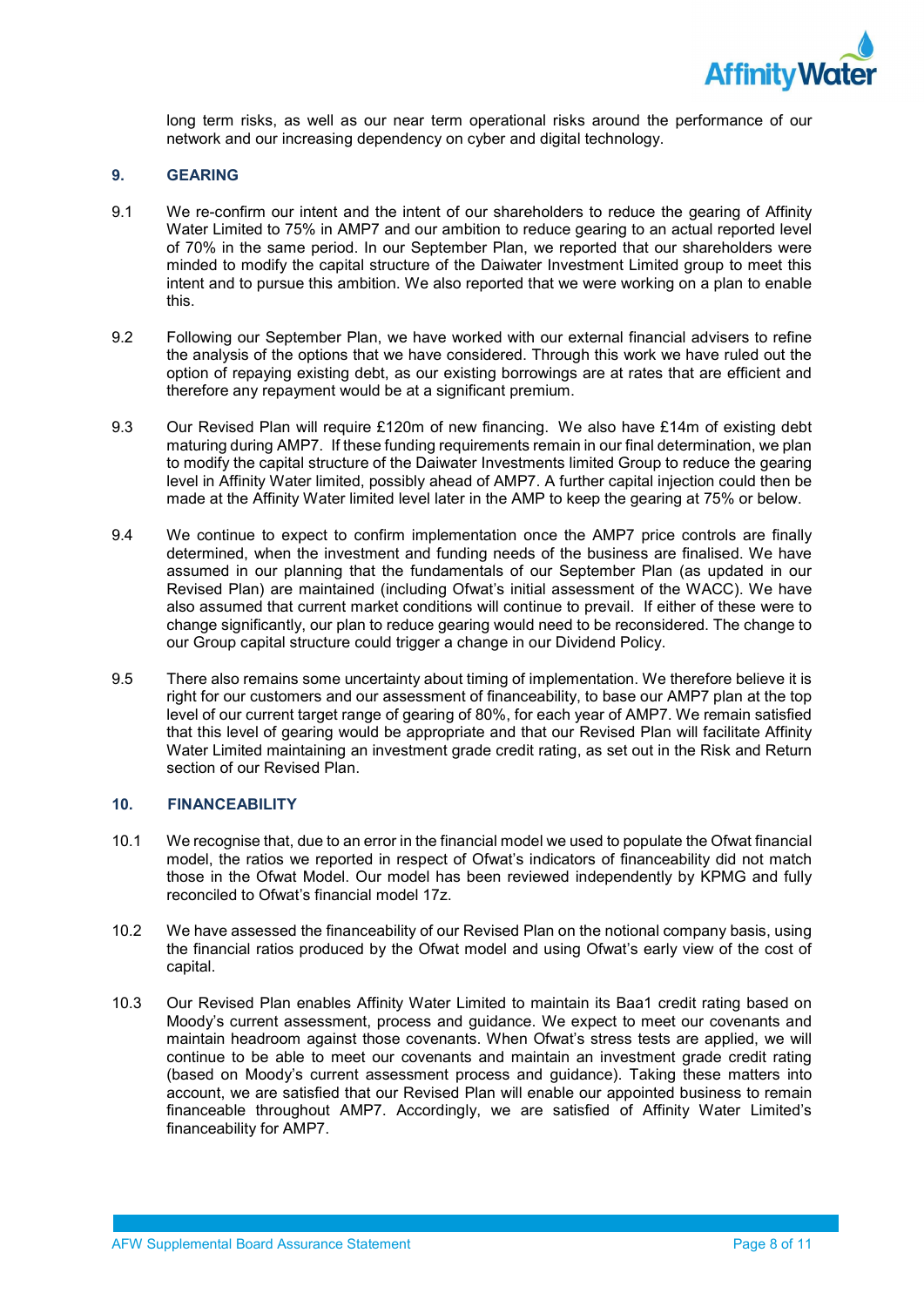

## 11. ALIGNING RISK AND RETURN

- 11.1 In our September Board Assurance Statement we stated:
	- we had considered carefully whether our September Plan represented an appropriate balance of risk between our investors and customers;
	- we acknowledge that the regulatory framework provides a number of significant protections for companies with respect to revenue and costs;
	- we had taken steps to appraise ourselves of the risks associated with delivering our Plan and reviewed and challenged the work undertaken by management to mitigate those risks;
	- we were satisfied that management's risk and mitigation plans were appropriate; and
	- that delivery of the September Plan would be stretching, with significant cost efficiencies needing to be achieved to facilitate a fair return to our investors.
- 11.2 We identified two specific risks (potential investment in treatment for metaldehyde and a potential sustainability reduction in our Brett Region) where we considered uncertainty was such that additional protection was needed to maintain an appropriate balance between customers and investors. We included bespoke uncertainty mechanisms for these two risks, such that there would be an adjustment made at PR24 in respect of costs incurred by the Company during AMP7.
- 11.3 We are satisfied that the risk of the potential need for investment in treatment for metaldehyde has been mitigated by the ban on sale and use announced in December 2018 by Defra. Accordingly, this bespoke uncertainty mechanism is no longer required.
- 11.4 We consider it appropriate to retain the bespoke uncertainty mechanism for the potential sustainability reduction in the Brett Region. The EA has stated in correspondence that a sustainability change of up to 20 Ml/day may be required but did not include it in its Water Industry National Environment Programme ("WINEP3") document. If this sustainability change is included in WINEP, it would be included as "amber". The PR19 methodology requires companies to include the cost of 'amber' schemes in its investment programme so the bespoke uncertainty mechanism we are proposing provides equivalent protection.

#### 12 BOARD LEADERSHIP, GOVERNANCE AND TRANSPARENCY

- 12.1 In our Board Assurance Statement, we explained that we consider our Board is made up of directors with key relevant skills and experiences, who are able to challenge and support the executive management team and focus on customer, operational, regulatory and sector priorities. We stated that we wished to make some further improvements, including:
	- ensuring that at least half our Board (excluding the Chairman) are independent;
	- appointing a Senior Independent Non-Executive Director; and
	- undertaking an externally-facilitated board effectiveness review.

We have implemented each of these changes, as explained below.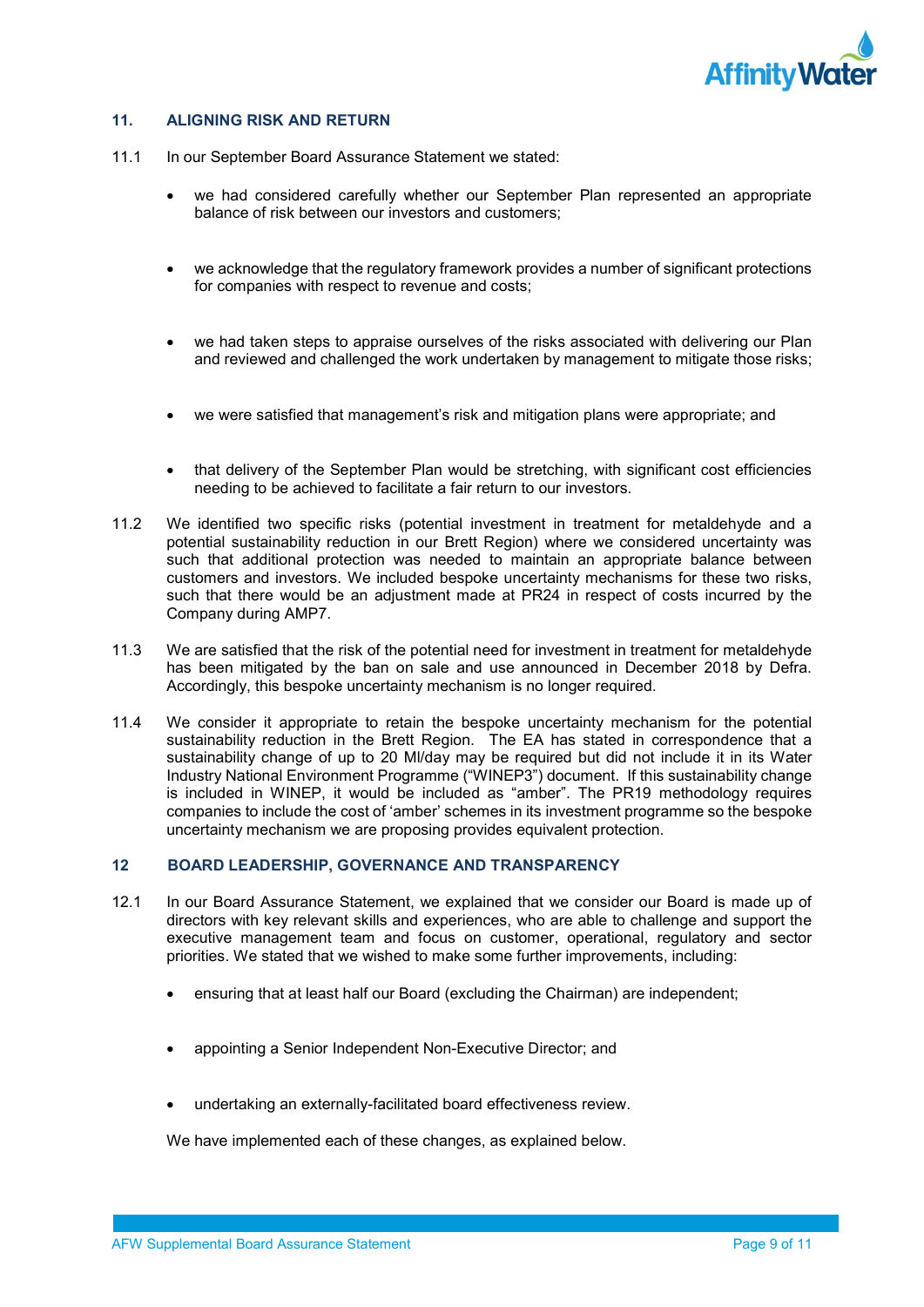

- 12.2 Simon Cocks stepped down as non-executive director on 1 October 2018. In January 2019, Chris Newsome was appointed an independent non-executive director. Chris has extensive experience in the water sector, most recently as Director of Asset Management and Executive Director at Anglian Water Services Limited and previously as Head of Investment and Capital Development at Yorkshire Water. He has a strong track record in asset management and capital delivery. His skills and experience complement those of existing Board members.
- 12.3 Following these changes, half our Board (excluding the Chairman) is independent. Our Board comprises:
	- a non-executive chairman, who is independent;
	- five independent non-executive directors;
	- two executive directors; and
	- three non-executive directors who are affiliated to shareholders, therefore not independent;
- 12.4 We have appointed Chris Bolt as Senior Independent Non-Executive Director, to provide a sounding board for the Chairman and to serve as an intermediary for the other directors, shareholders and regulators.
- 12.5 We have recently undertaken an externally-facilitated review of our effectiveness as a Board. We have considered the review's recommendations and we are making improvements in the following areas: the induction and development of directors; succession planning; stakeholder management; board administration; and informal interactions between directors. We will report progress against these actions in our Annual Report.
- 12.6 Affinity Water Limited has recently been awarded the Fair Tax Mark and we have removed the Cayman Islands subsidiary from our financing structure.
- 12.7 We welcome Ofwat's revised Board Leadership, Governance and Transparency principles which will apply from 1 April 2019 and the approach Ofwat has outlined to embedding the core objectives in the licence conditions. We have confirmed to Ofwat we are minded to consent to a change of our licence conditions to reflect this approach.

#### 13. SUMMARY

- 13.1 We have led and overseen the preparation of this Revised Plan to ensure that it effectively addresses the issues raised by Ofwat in its IAP assessment of our September Plan. We have challenged management's proposals and, where appropriate, directed changes to those proposals.
- 13.2 We believe that our personal and collective Board leadership in respect of our Revised Plan demonstrates our commitment to producing a well evidenced Revised Plan of the highest quality. We are satisfied that the assurance we provided in our September Board Assurance Statement, as supplemented by this Supplemental Board Assurance Statement, provides assurance that:
	- all the elements of our Revised Plan add up to a plan that is of high quality, stretching and deliverable;
	- the overall strategy for data assurance and governance processes has delivered data for this Revised Plan which is high quality;